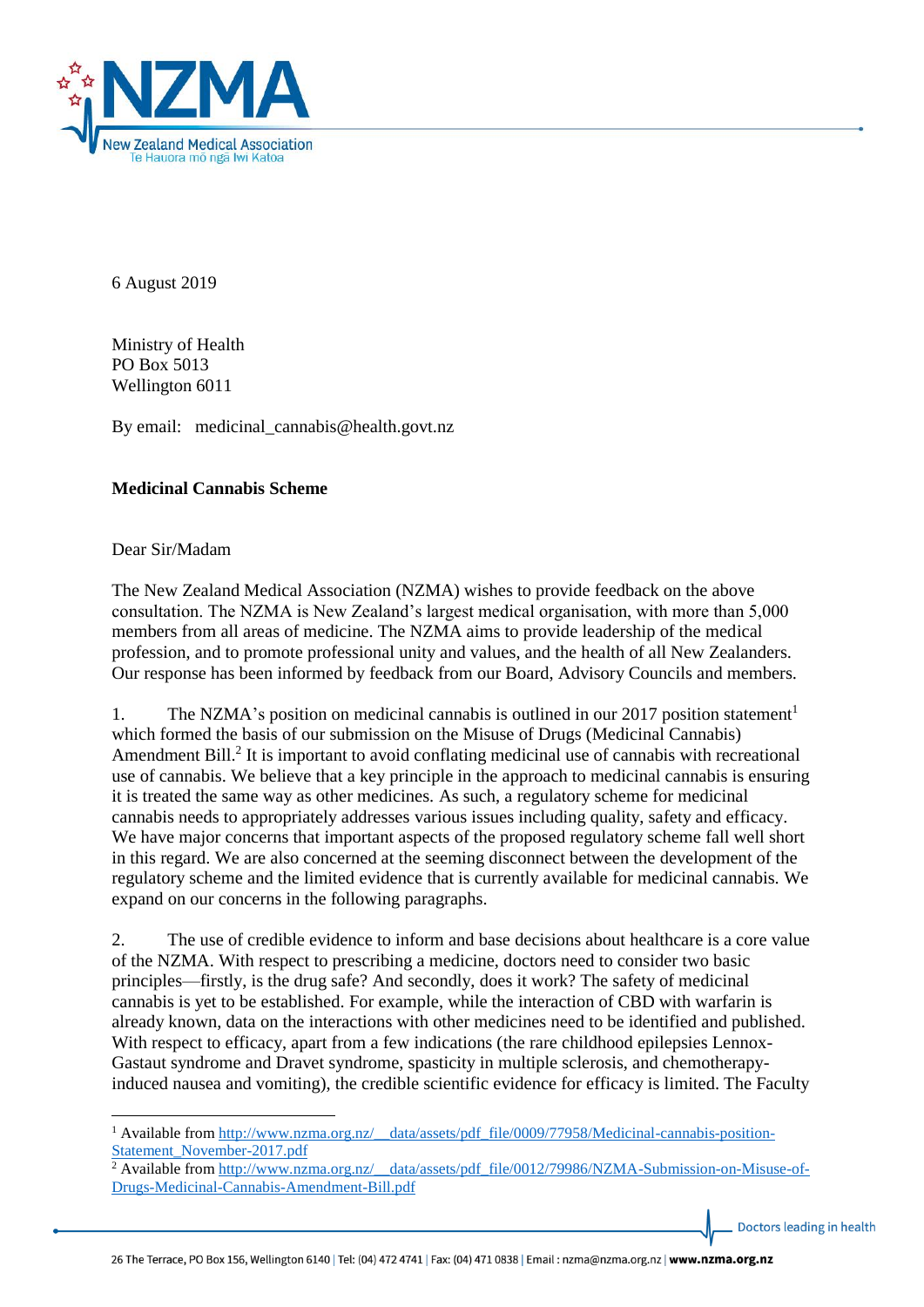of Pain Medicine of the Australian and New Zealand College of Anaesthetists state there is no compelling evidence that medicinal cannabis is useful for chronic non-cancer pain except for multiple sclerosis-related pain.<sup>3</sup> Recent systematic reviews and meta-analyses had similar conclusions. <sup>4</sup> Given the lack of safety data from phase 1, 2 and 3 clinical trials, and the lack of evidence of efficacy for indications not stated above, there is a strong view that expecting doctors to prescribe medicinal cannabis for chronic non-cancer pain or other loosely identified medical reasons runs contrary to good medical practice and is therefore a breach of the WMA Declaration of Geneva.<sup>5</sup>

3. As prescribers, doctors are not comfortable prescribing any pharmaceutical, let alone medicinal cannabis, that does not meet validated, international standards of manufacture for pharmaceutical-grade medicines. If medicinal cannabis is to be available as a prescription medicine, then it must meet the same standards as other prescription medicines available in New Zealand. These include meeting Good Manufacturing Practice (GMP) as required under the Medicines Act and ensuring that all active pharmaceutical ingredients (API) meet the requirements for the New Zealand Product Quality Standards Monograph. Other than potentially reduced costs of production, it is difficult to envisage any benefits of using lower standards such as Good Production Practice (GPP) over GMP.

4. It is essential for prescribers to have access to a comprehensive product monograph including data on safety and drug interactions. To improve the evidence base, we suggest the Ministry consider supporting the development of high-quality clinical trials for the use of medicinal cannabis. Particular consideration needs to be given to collecting safety data. Relying on the Centre for Adverse Reactions Monitoring (CARM) for this purpose is unlikely to be sufficient given the combination of the relative lack of evidence regarding the adverse events of medicinal cannabis products compared with other more commonly prescribed medications, and the fact that at best, only about one in ten adverse reactions are reported to CARM.<sup>6</sup>

5. Without knowing more details about what products might be available under the new scheme, it is difficult to respond to questions about dose form requirements or whether there should be a limit on the amount of THC or CBD in these products. Nevertheless, we agree that food products containing medicinal cannabis should not be allowed under the scheme (unless specifically approved under the Medicines Act), primarily because of difficulty with dose titration of edibles.<sup>7</sup> We also believe that smoking should not be a route of administration for medicinal cannabis in view of concerns about the harms of this route of administration.

6. With respect to proposed prescribing requirements, we agree that it is reasonable to differentiate between CBD products and THC products. While we are comfortable for CBD products to be prescribed by any medical practitioner or nurse practitioner (our concerns around limited safety and efficacy data notwithstanding), we believe it is important to retain the requirements for specialist sign-off for approved THC-products that are used either on- or offlabel. We note that the definition of a specialist that is proposed includes a specialist

1

<http://www.anzca.edu.au/communications/media/media-releases-2019/medicinal-cannabis-no-silver-bullet>

<sup>5</sup> Available from<https://www.wma.net/policies-post/wma-declaration-of-geneva/>

<sup>6</sup> BPAC. Adverse reaction reporting tool. BPJ. 2009. Available from

[https://bpac.org.nz/BPJ/2009/June/docs/bpj21\\_adversereaction\\_pages\\_50-52.pdf](https://bpac.org.nz/BPJ/2009/June/docs/bpj21_adversereaction_pages_50-52.pdf)

 $3$  Medicinal cannabis – no silver bullet. 12 July, 2019. Available from

<sup>&</sup>lt;sup>4</sup> Whiting PF, et al. Cannabinoids for Medical Use: A Systematic Review and Meta-analysis. JAMA. 2015 Jun 23-30;313(24):2456-73; Stockings E, et al. Cannabis and cannabinoids for the treatment of people with chronic noncancer pain conditions: a systematic review and meta-analysis of controlled and observational studies. Pain. 2018 Oct;159(10):1932-1954

<sup>7</sup> Vandrey R, et al. Cannabinoid Dose and Label Accuracy in Edible Medical Cannabis Products. JAMA. 2015 Jun 23-30;313(24):2491-3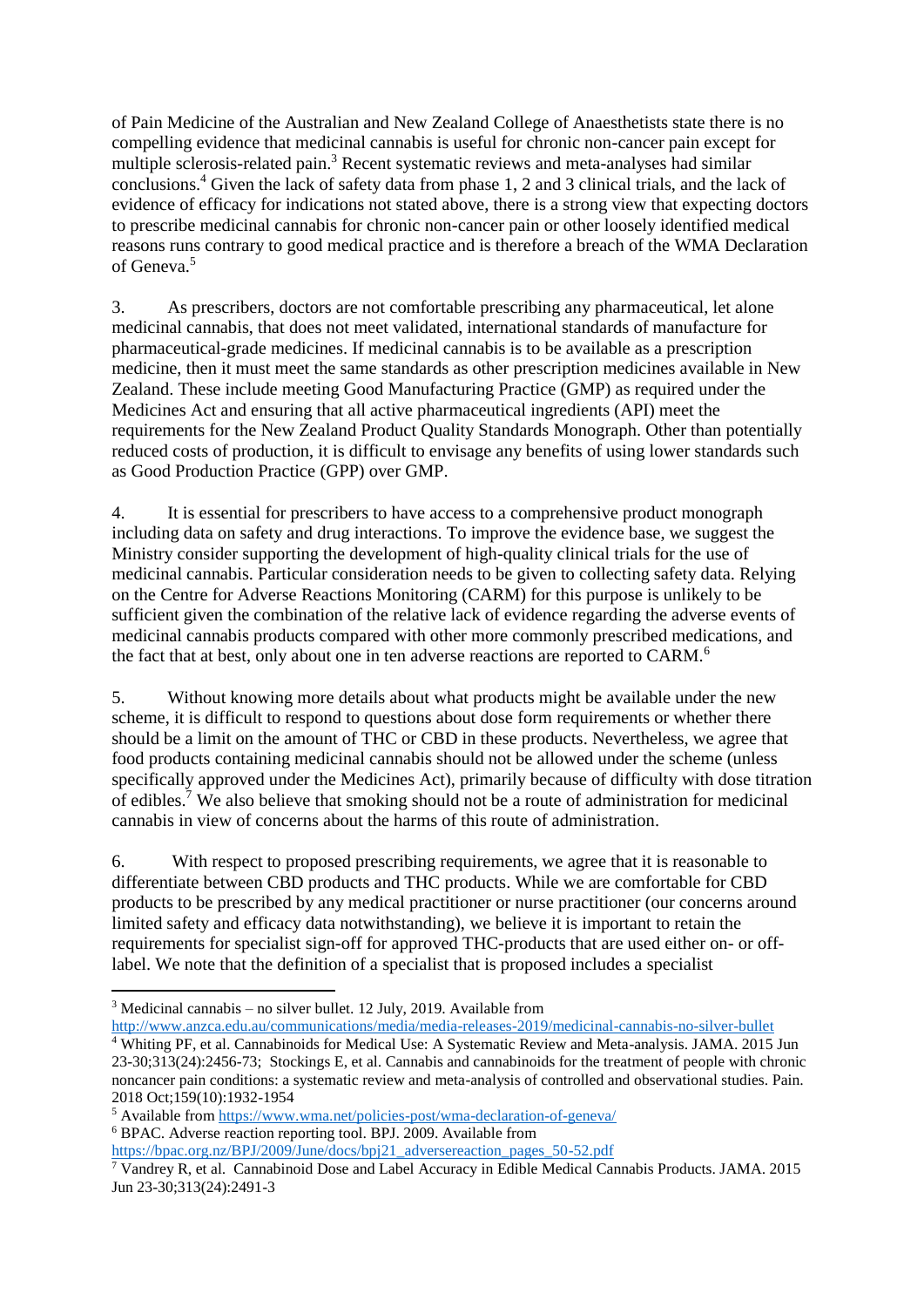(vocationally registered) General Practitioner. In addition, there is strong (but not unanimous) support for a requirement to further specify that only certain types of specialist can sign-off on approved THC-containing products (eg, pain specialist, oncologist, neurologist, paediatric neurologist, palliative care specialist). Such a requirement would be an important protection against drug-seeking behaviour and diversion onto the black market. It is appropriate to draw lessons from opiate use where 90% of opiates available on the black market in New Zealand have been diverted from prescriptions.

7. We understand that most of the medicinal cannabis products expected to be covered by these regulations will be licensed as unapproved medicines (reflecting the lack of sufficient data on safety and efficacy). We believe that licensing such products is inconsistent with the primary purpose of medicines regulation which is to keep people safe. For example, the Medsafe website states that: "*The purpose of medicines legislation is to manage the risk of avoidable harm associated with the use of medicines by ensuring that: i) medicines meet acceptable standards of safety, quality and efficacy".* The recent consultation on the Therapeutic Products Bill stated that *"the intention under the Therapeutic Products Bill is to try to minimise the use of unapproved medicines in New Zealand"*. It is of concern that an expected outcome of the medicinal cannabis scheme runs directly counter to the objectives of the new Therapeutic Products Bill.

8. There is a lack of clarity on how various controls under the Medicines Act (and its replacement) will be exercised if licenses for medicinal cannabis are issued under the Misuse of Drugs Act as is being proposed. We would be concerned if Medsafe rules and some existing controls under the Medicines Act are sidestepped for medicinal cannabis. Particular areas that we seek clarification on relate to the following: enforcement provisions (these are being strengthened under the Therapeutic Products Bill); pharmacovigilance (monitoring adverse reactions, complaints and investigations, product recalls), responsible person (will this person be legally responsible in the same way as the sponsor is under the Medicines Act? Will the other expectations of sponsors set down by Medsafe apply?).

9. By being involved in supporting the growth of the medicinal cannabis industry, we are concerned that the regulator is extending its remit beyond what it should have been mandated to do. The primary purpose of existing medicines regulation—both the Misuse of Drugs Act and the Medicines Act—is about public safety, not about access to cheaper products or ensuring a thriving domestic industry. In the same way, it would be inappropriate to manipulate standards under the Health Practitioners Competence Assurance Act to meet labour market needs in the health workforce.

10. We have concerns relating to the medicolegal implications that may arise as a result of the proposed scheme. As most medicinal cannabis products are expected to be unapproved medicines, conventional data sheets will not be available and therefore there will be little guidance for prescribers. Prescribing of unapproved medicines should only be in rare cases but as a result of this scheme, could be a more common occurrence adding compliance and risk dimensions. The Ministry has conveyed that "it will be up to the prescriber to decide effectiveness for any indication". We note the existing advice on Medsafe's website regarding responsibility under the HDC Code of Rights when prescribing unapproved medicines.<sup>8</sup> We seek clarification as to whether prescribers' obligations under the HDC Code as they have been interpreted for the prescription of unapproved medicines will apply for medicinal cannabis, given these products are to be regulated through a different pathway to other medicines. We are in the process of seeking advice on whether a prescriber could be medico-legally liable if it is

1

<sup>8</sup> [https://www.medsafe.govt.nz/profs/PUArticles/December2013UnapprovedMedicinesAndCodeOfRights.htm;](https://www.medsafe.govt.nz/profs/PUArticles/December2013UnapprovedMedicinesAndCodeOfRights.htm) <https://www.medsafe.govt.nz/profs/RIss/unapp.asp>